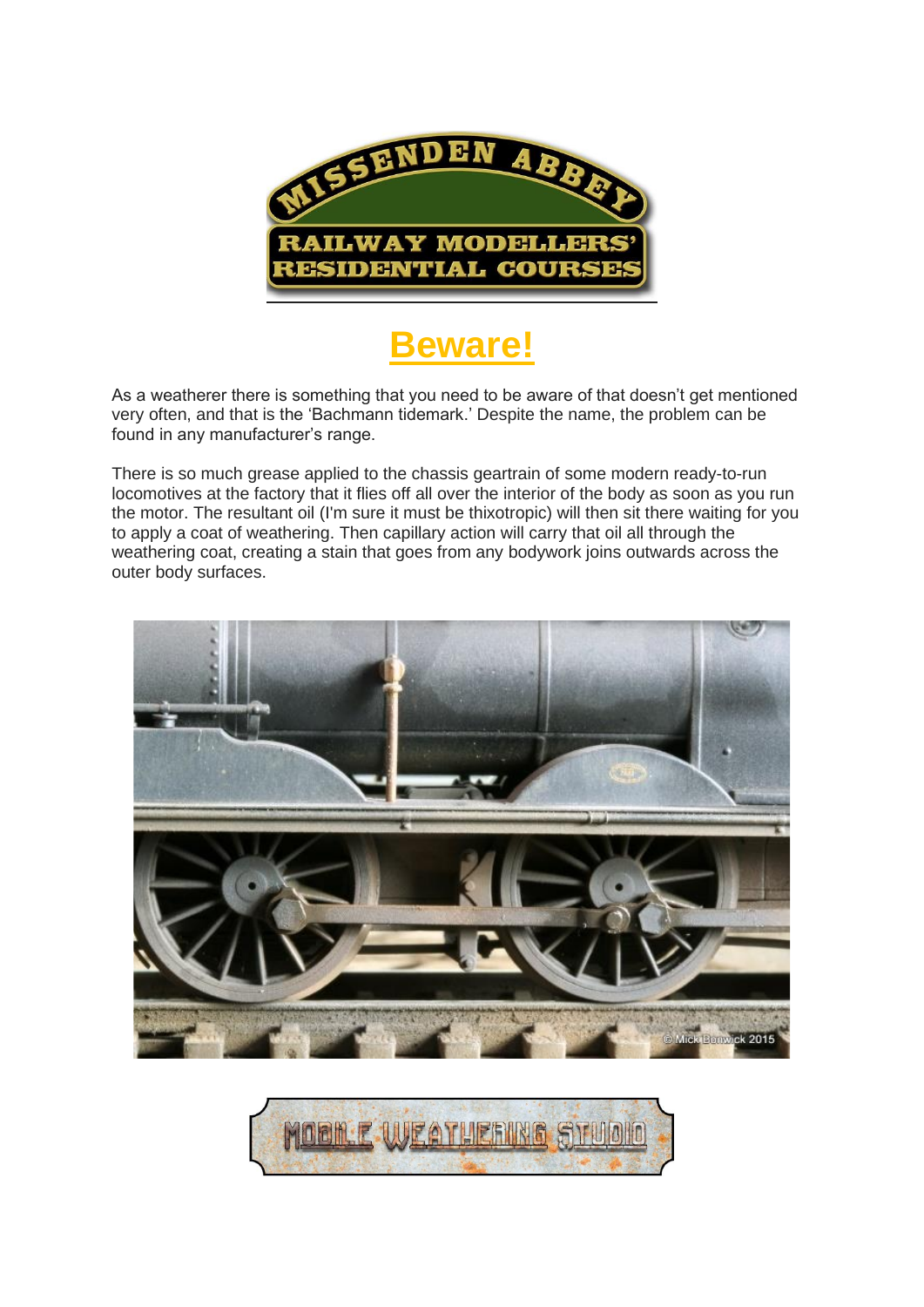

Do not despair. The stain can be removed with judicial application of isopropyl alcohol (IPA) on a cotton swab. Only a small amount at a time, VERY gently applied. This will absorb the oil and evaporate very quickly. If you have become proficient with the airbrush then that can be used as well, applying a thin coat of IPA to the affected area and then rubbing VERY gently with a cotton swab to complete the removal. Note that if you apply too much IPA or rub too hard then you will start to remove the weathering as well.